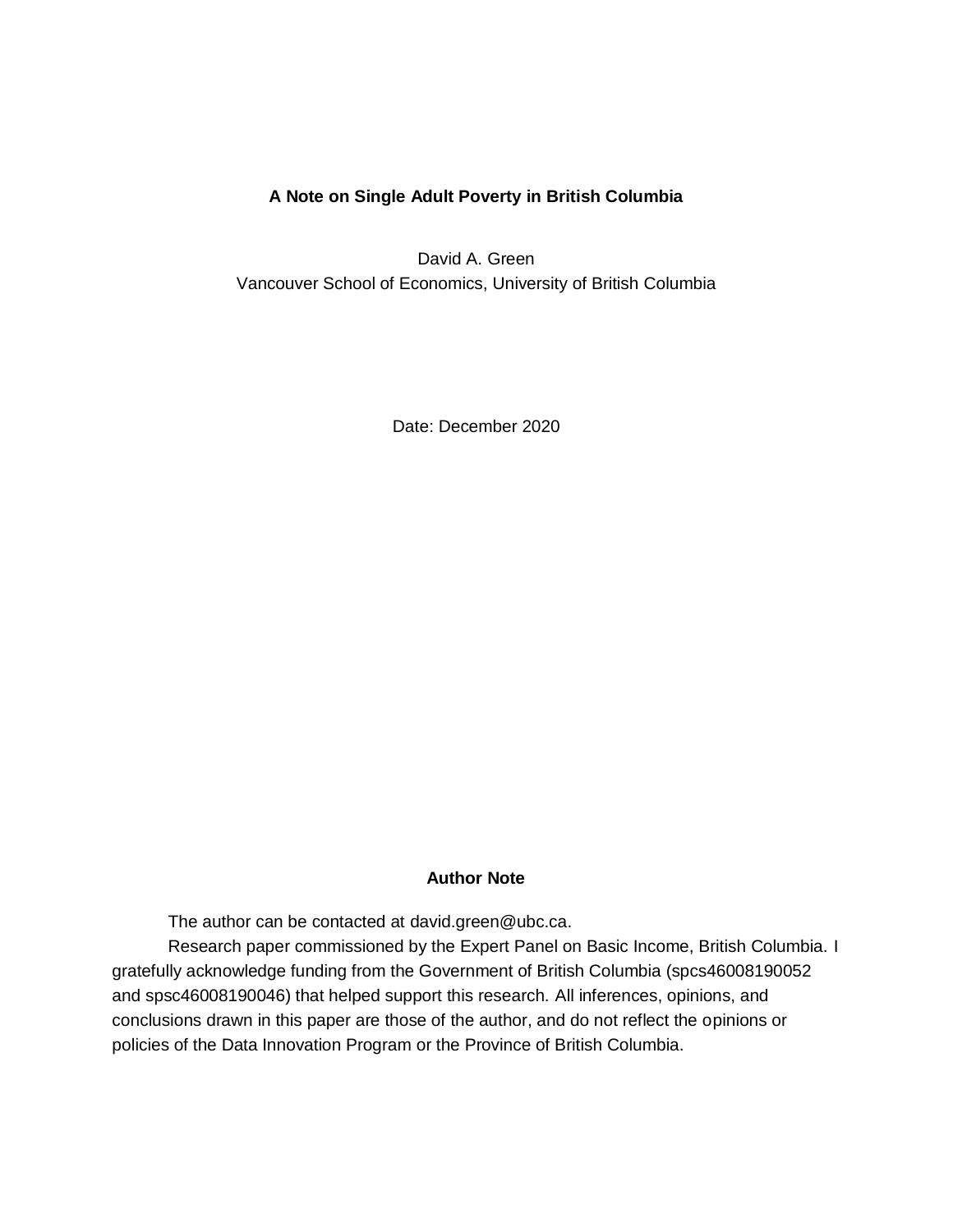#### **Abstract**

Petit and Tedds (2020) show that single adults without children have notably higher and persistent poverty rates in B.C. than any other demographic group studied. This short note picks up on this finding and investigates the single adult without children group further to try to understand who they are and their sources of income. Using Census data, I find that there are three main groups of single adults living below the poverty line. First are those with earnings over \$16,000 who are mainly young females that have completed high school, who tend to work much of the year and who live in the Lower Mainland and Victoria. Second are those who with mostly transfer income who are mostly older males who have not completed high school, who tend no to work and who do not live in the Lower Mainland or Victoria. Third are those who work up to half the year, but otherwise are very heterogenous except they tend to have more social insurance (employment insurance and pension) income and who may be aided by social insurance reform.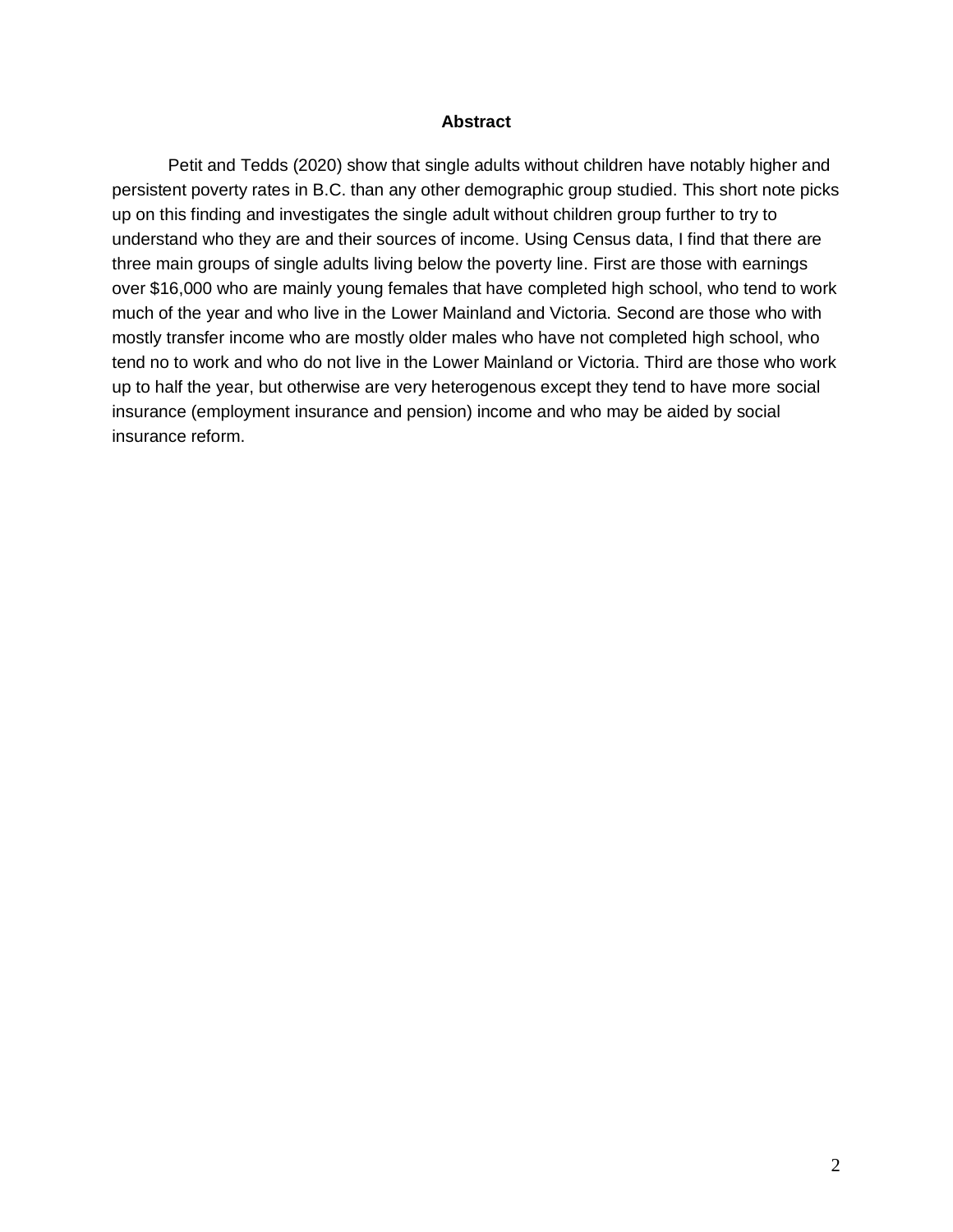#### **Introduction**

Petit and Tedds (2020) show that single adults without children have notably higher and persistent poverty rates in B.C. than any other demographic group studied. This short note picks up on this finding and investigates the single adult without children group further to try to understand who they are and their sources of income**.** This I see as a necessary basis for thinking about policy responses to the clear poverty problems. That this is a group deserving of focus can be seen in the trends shown in Petit and Tedds (2020). They show that B.C. poverty rates for single adults without children (defined using the Market Basket Measure [MBM] poverty line) have been notably high and persistent. Between 2006 and 2018, the poverty rate for this group declined from 41.5% to 31.4%. The decline is notable—and welcome—but it is smaller than that experienced by other groups. As a point of comparison, the family composition group with the second highest poverty rate in 2018, as reported in Petit and Tedds (2020) was lone parents whose poverty rate declined from 62.2% in 2006 to 18.6% in 2018.

I use data from the 2016 Census public use long file microdata sample. For most of the analysis, I restrict attention to individuals between the ages of 18 and 64 who are currently single (i.e., not currently married or living common-law), have no children present, and did not attend any type of school between September 2015 and May 2016. I present comparisons of people in this group whose incomes are below and above the MBM poverty line. Note that the income used in the Census definition of being below the MBM line is that of the economic family. Thus, between this definition and not including students, people defined as poor should not include young students living at home, students not living at home, and young, non-students living with their parents.

At the outset, it is worth noting that the poverty rates obtained from the Census are similar to, though somewhat lower than, those at the end of the Petit and Tedds (2020), sample period. In particular, the overall poverty rate for B.C. according to the Census was 13.1% in 2015, which is slightly lower than the 14.9% rate reported in Figure 2 in Petit and Tedds (2020). The poverty rate for 2015 for single adults age 18 to 64 with no children was 34.9% according to the Census and 44% in Figure 6 in Petit and Tedds (2020), (though 2015 is an anomalous year in their data, with the poverty rate for this group being about 37% in 2016).

### **Income Sources**

Table 1 contains characteristics of the distribution of income by source for those in families below the MBM (top panel) and above the MBM (lower panel). The mean total individual income for single adults below the poverty line is less than one-fifth of that for single adults above the poverty line. The income distribution for those below the poverty line is relatively symmetric, with approximately 10% being quite close to the poverty line and 10% having total income from all sources of less than \$400 per year.

A key difference between those below and above the poverty line is the role of market versus transfer income in their total income for the year. For those below the poverty line,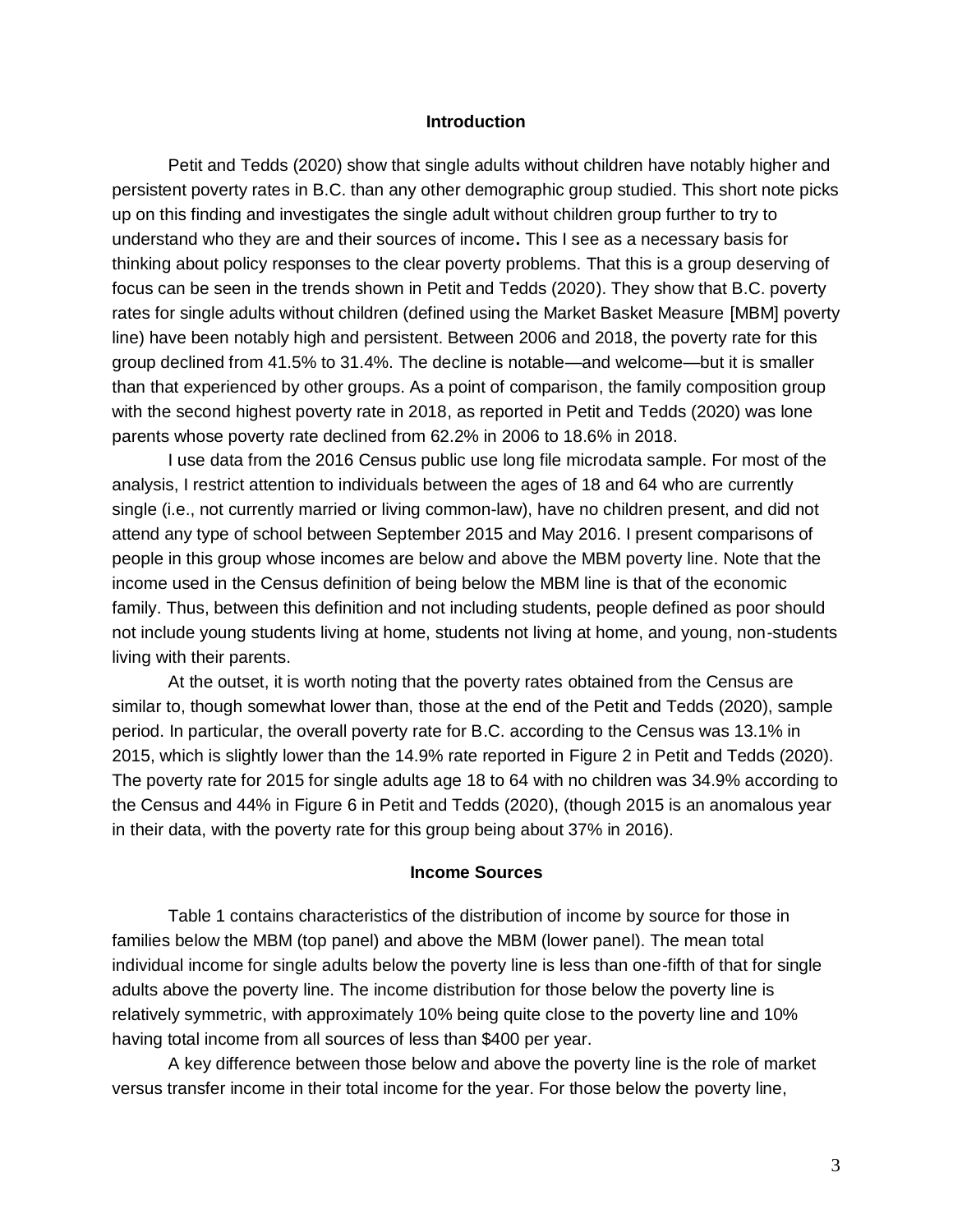market income makes up about 60% of their total income, with the rest being from transfer income. For those above the poverty line, market income makes up 96% of their total income. This, of course, reflects a strong targeting of transfers to the poor. But for those below the poverty line, the mean provides a very incomplete picture of their earnings. For this group, only 43% have any wage and salary income. The distribution of wage and salary earnings conditional on having any wage and salary earnings for those below the poverty line is given in Table 2. With the poverty line for this group in the range of \$20,000 to \$23,000 (depending on location), the distribution in Table 2 reveals that about half of this group have earnings less than half of the relevant poverty line. The top 25% of the group have annual earnings over \$16,000, which puts them in a range where an earnings subsidy of, say, 30% could put them at or above the poverty line. This is a point that will return when we look at weeks of work: there is a subset consisting of about 15% to 25% of single adults below the poverty line whose income problems might be addressed through an earnings subsidy.

### **Conclusion 1**

Of single adults below the poverty line, 15% to 25% have earned income that would suggest that an earnings subsidy on the order of 30% would put them near the poverty line. For the rest, (the 57% with no wage and salary earnings in the year and the half to two-thirds of the remainder who have quite low earnings) some other policy would be needed.

It is worth pointing out at the point, also, that Employment Insurance (EI) income makes up only 3% of total income for single adults below the poverty line and only 5% of the group have any EI income. This leads to the following conclusion.

### **Conclusion 2**

Even relatively radical reforms of the EI system will not have a substantial impact on poverty rates for this group.

Table 1 also shows that self-employment is more common for those below the poverty line, with 13% having at least some self-employment income. The distribution of selfemployment earnings conditional on having any such earnings is given in the second column of Table 2 and is remarkably similar to the wage earnings distribution. That is, about the top 10 to 20% of these earners are close to the poverty line but the remainder have much lower earnings. The broad "other government income" category (which contains IA but also other income sources such as workers' compensation) makes up 29% of total income for single adults below the poverty line. But this understates how much these systems affect this group. Nearly all (98.8%) of this group has at least some income in this category. For 37% of single adults below the poverty line, their only income source is government transfers and for this group with only transfer income, 91% of their income comes from the "other government income" sources.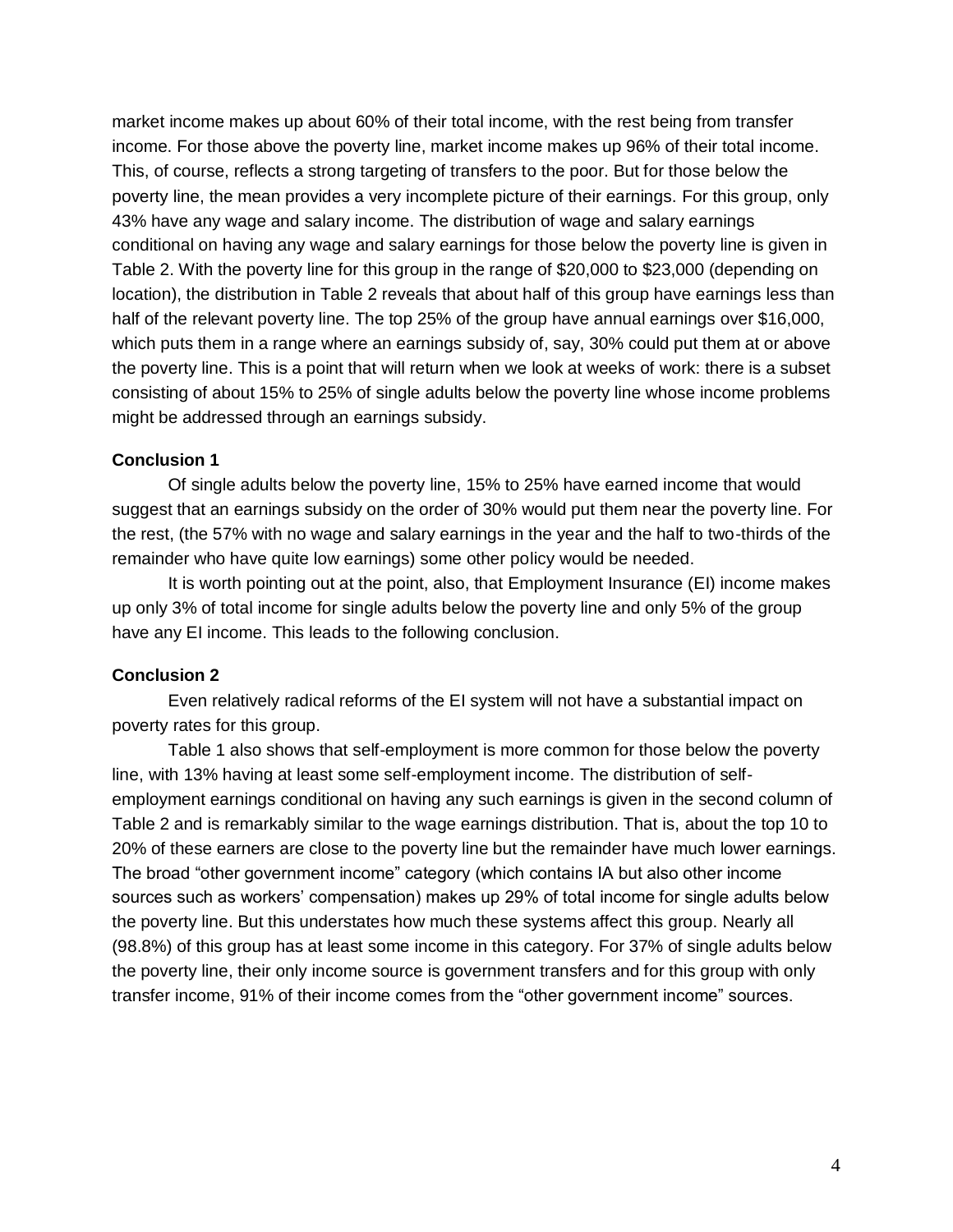| <b>Below MBM</b>         |                   |                           |                                       |                |                  |                |                |
|--------------------------|-------------------|---------------------------|---------------------------------------|----------------|------------------|----------------|----------------|
|                          | <b>Mean</b>       | <b>Proportion</b>         | Mean income by income percentile (\$) |                |                  |                |                |
|                          | income<br>$($ \$) | of total<br>income<br>(%) | 10 <sub>th</sub>                      | 25th           | <b>50th</b>      | 75th           | 90th           |
| <b>Total income</b>      | 11,371            | 1.00                      | 400                                   | 6,800          | 11,400           | 15,500         | 19,700         |
| <b>Market income</b>     | 6,847             | 0.60                      | $\overline{0}$                        | $\overline{0}$ | 3,000            | 13,000         | 18,000         |
| <b>Employment income</b> | 6,010             | 0.53                      | $\overline{0}$                        | $\mathbf 0$    | 1,000            | 12,000         | 18,000         |
| Wages                    | 4,883             | 0.43                      | $\pmb{0}$                             | $\pmb{0}$      | $\mathbf 0$      | 8,000          | 16,000         |
| Self-employment          | 1,127             | 0.10                      | $\overline{0}$                        | $\mathbf 0$    | $\overline{0}$   | $\overline{0}$ | 4,000          |
| <b>Transfer income</b>   | 4,524             | 0.40                      | 200                                   | 400            | 1,400            | 10,800         | 11,500         |
| EI                       | 325               | 0.03                      | $\Omega$                              | $\overline{0}$ | $\overline{0}$   | $\overline{0}$ | $\overline{0}$ |
| $IA +$                   | 3,266             | 0.29                      | 200                                   | 400            | 600              | 6,500          | 11,400         |
| <b>CPP</b>               | 840               | 0.07                      | $\overline{0}$                        | $\overline{0}$ | $\boldsymbol{0}$ | $\overline{0}$ | 2,500          |
| CPP under age 60         | 444               | 0.04                      | $\overline{0}$                        | $\mathbf 0$    | $\mathbf 0$      | $\mathbf 0$    | $\mathbf 0$    |
| <b>Above MBM</b>         |                   |                           |                                       |                |                  |                |                |
|                          | <b>Mean</b>       | <b>Proportion</b>         | Mean income by income percentile (\$) |                |                  |                |                |
|                          |                   |                           |                                       |                |                  |                |                |
|                          | income<br>$($ \$) | of total<br>income<br>(%) | 10th                                  | 25th           | <b>50th</b>      | 75th           | <b>90th</b>    |
| <b>Total income</b>      | 59,515            | 1.00                      | 24,701                                | 33,600         | 49,000           | 71,400         | 97,300         |
| <b>Market income</b>     | 57,281            | 0.96                      | 21,000                                | 31,000         | 47,000           | 70,000         | 97,000         |
| <b>Employment income</b> | 55,112            | 0.93                      | 19,000                                | 30,000         | 44,000           | 69,000         | 94,000         |
| Wages                    | 49,262            | 0.83                      | 1                                     | 25,000         | 43000            | 65,000         | 91,000         |
| Self-employment          | 2,885             | 0.05                      | $\mathbf 0$                           | $\mathbf 0$    | 0                | $\overline{0}$ | $\overline{0}$ |
| <b>Transfer income</b>   | 2,233             | 0.04                      | $\overline{0}$                        | $\overline{0}$ | 300              | 800            | 8,300          |
| EI                       | 690               | 0.01                      | $\mathbf 0$                           | $\mathbf 0$    | 0                | $\mathbf 0$    | 800            |
| $IA +$                   | 719               | 0.01                      | $\mathbf 0$                           | $\mathbf 0$    | 100              | 400            | 600            |
| <b>CPP</b>               | 2,522             | 0.04                      | $\overline{0}$                        | $\mathbf 0$    | $\mathbf 0$      | $\mathbf 0$    | $\mathbf 0$    |

*Income Distributions for Single Adults Without Children Present*

# **Conclusion 3**

IA (and/or some of the other systems in the other government income category) touches the lives of nearly all single adults below the poverty line. For between a third and two-fifths of single adults living in poverty, IA and related income is their only source of income. Thus, for this group, answers to poverty lie in the IA system.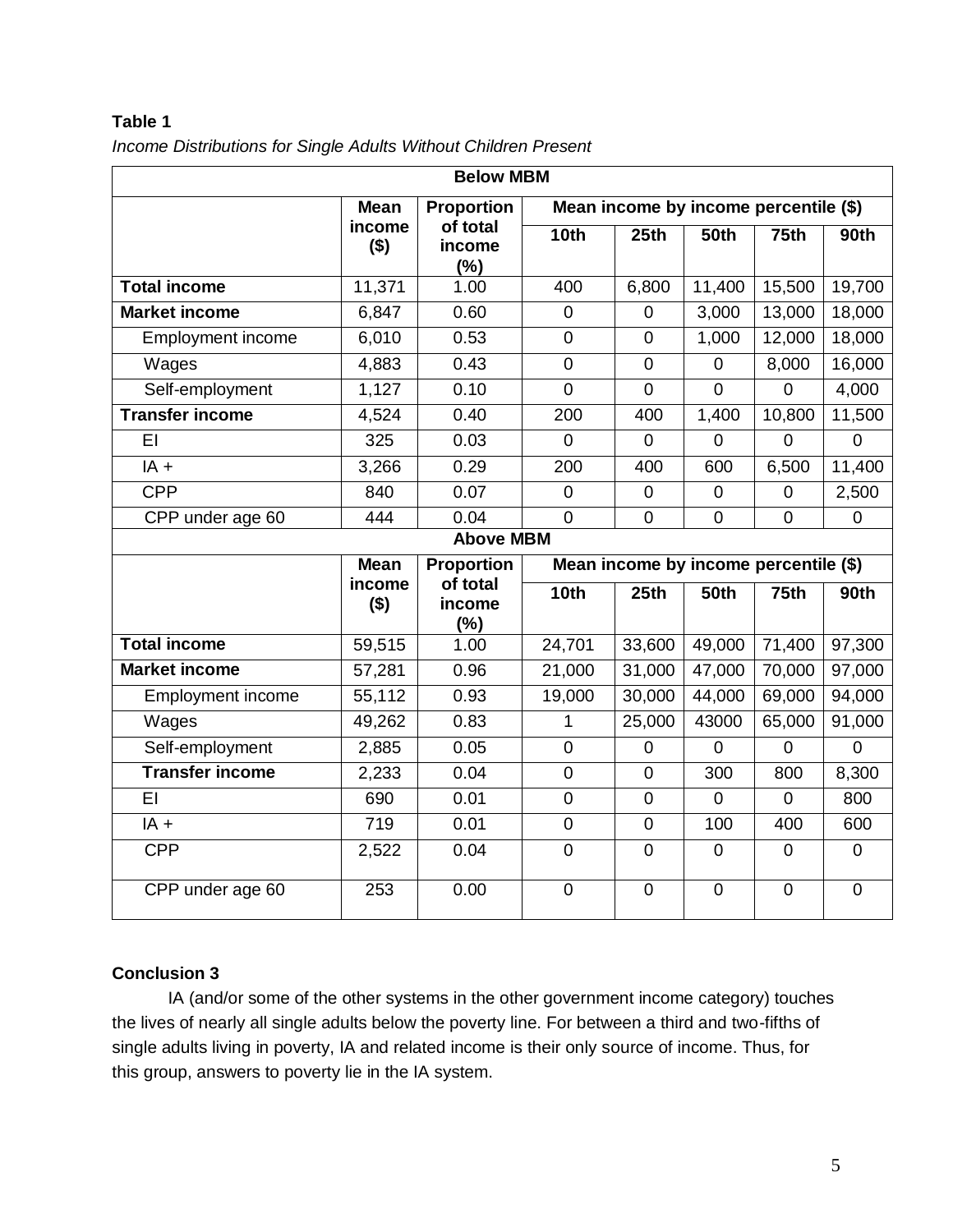*Distribution of Wage and Salary Earnings for Single Adults Below Poverty Line with Positive Line*

| Percentile (%) | Wage<br>earnings (\$) | Self-<br>employment<br>earnings (\$) |  |  |
|----------------|-----------------------|--------------------------------------|--|--|
| 5              | 1,000                 | 1,000                                |  |  |
| 10             | 2,000                 | 2,000                                |  |  |
| 25             | 5,000                 | 5,000                                |  |  |
| 50             | 11,000                | 10,000                               |  |  |
| 75             | 16,000                | 14000                                |  |  |
| 90             | 20,000                | 18,000                               |  |  |
| 95             | 22,000                | 21,000                               |  |  |

The other question was whether disability-related incomes are important for single adults living in poverty. To try to get at that, the last lines in the panels in Table 1 show CPP income for adults under age 60 (i.e., below the age where they could be taking early retirement benefits from the system so that their CPP income is likely related to disability). Only about 5% of these adults have any CPP income so, once again, it is not this system that is going to make big inroads into the poverty rate (at least, not on its own).

## **Weeks Worked**

Table 3 shows the distribution of weeks worked in 2015 for single adults above and below the poverty line. These numbers match what we saw in the earnings distribution: 37% of single adults living in poverty did not work in either 2015 or the first half of 2016 (the first line in the table). Another 5% did not work in 2015 but did work in 2016. This corresponds to the nearly 40% of single adults living in poverty whose only source of income was government transfers. At the other end, close to a third of these individuals worked at least 40 weeks in 2015, though about a third of this third only worked part time. Again, this fits with the conclusion that an earnings subsidy would likely only raise about 20% of single adults living in poverty out of poverty. Thus, those who do not work at all plus those with relatively high earnings rates make up about 60% of single adults living in poverty. The remaining 40% have income that is a mix of government transfers and earnings. It is worth noting that for both those who worked 1 to 13 weeks full time, and 14 to 26 weeks full time, in 2015 about 15% were in receipt of EI benefits in 2015. Thus, for this middle group there may be some scope for having an effect through EI reform.

## **Conclusion 4**

We can roughly divide single adults living in poverty into a bottom 40% who do not work at all and rely on IA and other transfers; a middle 40% who have a mix of earnings sources; and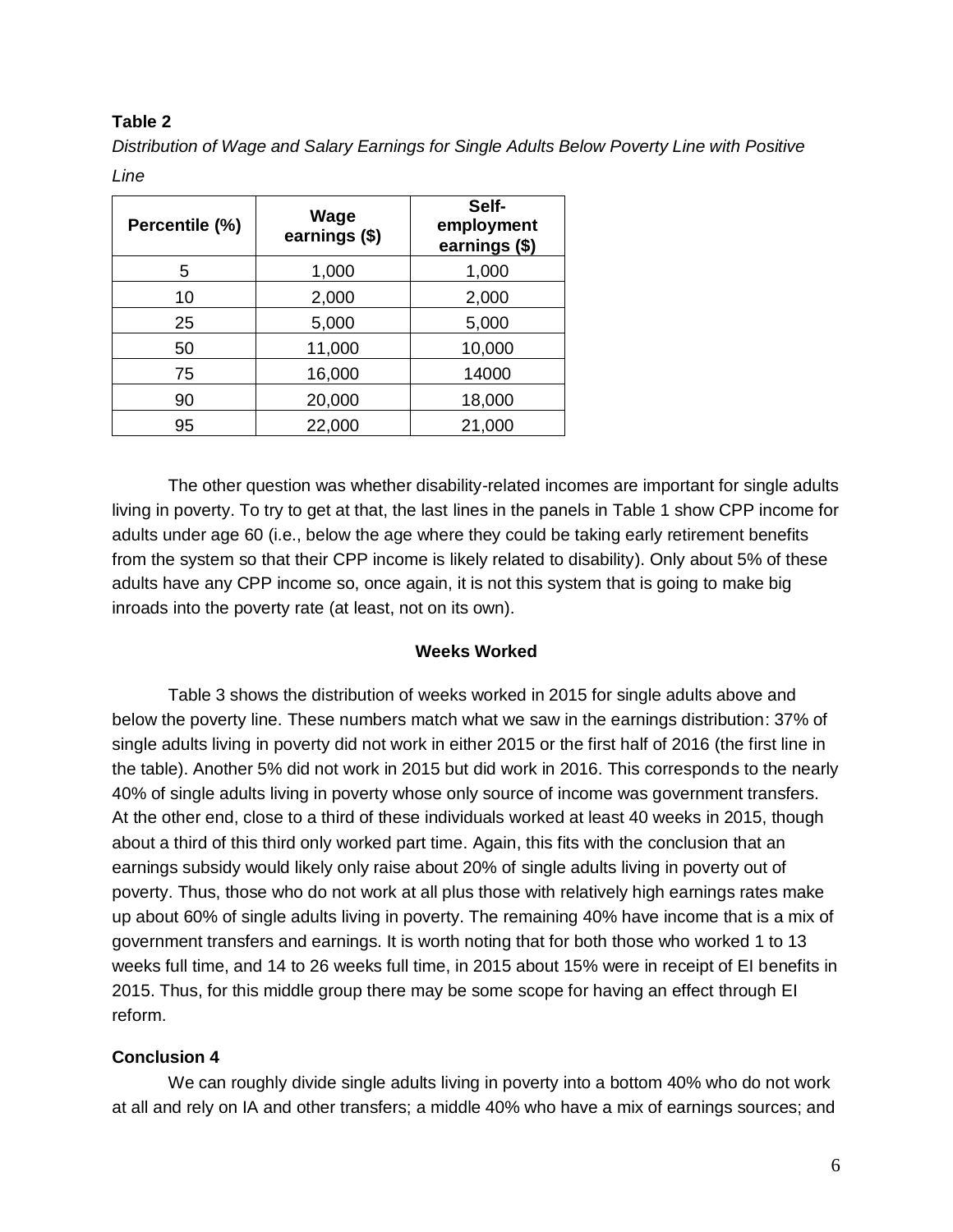a top 20% whose earnings from work put them close to the poverty line. For the first group, IA reform is likely the key approach to addressing policy; for the middle group EI reform could be important; and for the top group, earnings subsidies could move them close to the poverty line.

## **Table 3**

|                             | <b>Below</b><br><b>MBM</b> | Above<br><b>MBM</b> |
|-----------------------------|----------------------------|---------------------|
| <b>Weeks</b>                |                            |                     |
| None                        | 36.8                       | 9.3                 |
| Worked in 2016 but not 2015 | 5.1                        | 1.3                 |
| Weeks in 2015               |                            |                     |
| 1 to $9$                    | 5.2                        | 1.6                 |
| 10 to 19                    | 5.4                        | 2.1                 |
| 20 to 29                    | 7.7                        | 4.8                 |
| 30 to 39                    | 7                          | 6                   |
| 40 to 48                    | 12.4                       | 18.8                |
| 49 to 52                    | 20.4                       | 56.2                |

*Weeks Worked for Single Adults (Percentages)*

## **Composition**

In this section, I look at the demographic, geographic, weeks worked, and skills compositions of five groups: 1) single adults above the poverty line; 2) single adults below the poverty line; 3) single adults below the poverty line with earnings over \$16,000; 4) Single adults below the poverty line with only transfer income; and 5) single adults below the poverty line with some non-transfer income, earnings under \$16,000 and 1 to 26 weeks worked in 2015. The latter three correspond to the main types of single adults in poverty that I discussed in the previous section.

## **Age Distribution**

From the first two columns of Table 4, single adults below the poverty line are much more likely to be age 20 to 24 than those above the poverty line. This points to concerns about youth in transition to adulthood. Both groups also show a concentration in the age 50- to 64 year-old-range, with a bit more concentration for those below the poverty line. Thus, this is an important group from a pure size point of view, but the lack of a lot of extra mass for those below the poverty line suggests that poverty status is not really a result of aging.

For the high earners among those below the poverty line, there is a very strong concentration at young ages, with 60% age 34 or younger and only 15% over age 50. Those with only transfer income are nearly the mirror image with 19% under age 34 and 56% over age 50. Those with part-year patterns are similar to the overall Below MBM group, though with some extra weight on the age 20-to-24 category.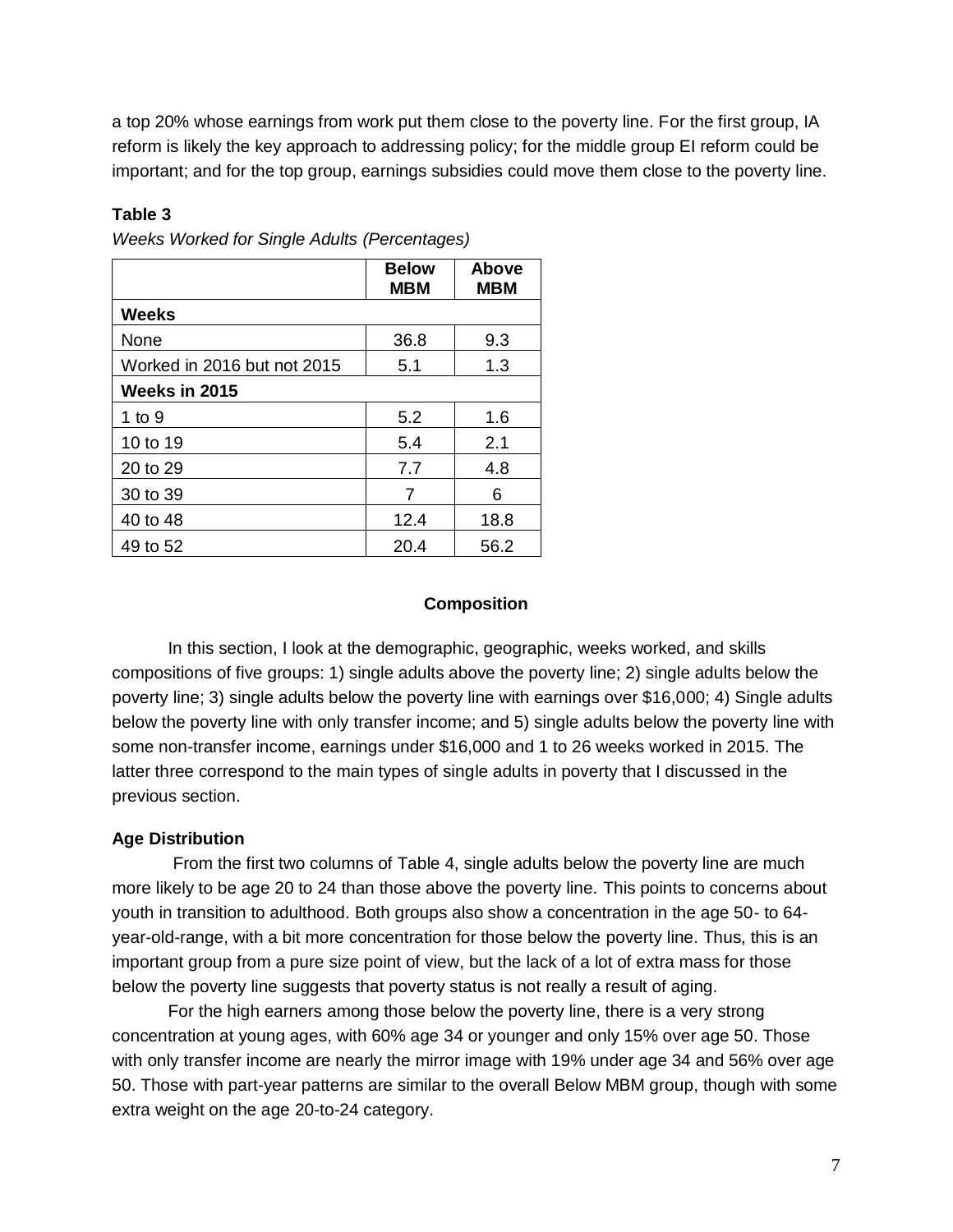*Age Distribution*

|          | Above<br><b>MBM</b> |        | <b>Below MBM</b>        |                                   |                          |  |  |
|----------|---------------------|--------|-------------------------|-----------------------------------|--------------------------|--|--|
|          |                     | All    | Earn over<br><b>16K</b> | <b>Transfer</b><br>income<br>only | <b>Work part</b><br>year |  |  |
| 18 to 19 |                     |        |                         |                                   |                          |  |  |
| years    | 0.23                | 1.61   | 0.50                    | 0.35                              | 2.52                     |  |  |
| 20 to 24 |                     |        |                         |                                   |                          |  |  |
| years    | 6.43                | 11.75  | 25.19                   | 5.95                              | 14.57                    |  |  |
| 25 to 29 |                     |        |                         |                                   |                          |  |  |
| years    | 14.67               | 11.55  | 23.17                   | 6.44                              | 14.75                    |  |  |
| 30 to 34 |                     |        |                         |                                   |                          |  |  |
| years    | 12.91               | 8.51   | 12.34                   | 7.13                              | 11.51                    |  |  |
| 35 to 39 |                     |        |                         |                                   |                          |  |  |
| years    | 8.93                | 6.65   | 6.05                    | 6.30                              | 5.22                     |  |  |
| 40 to 44 |                     |        |                         |                                   |                          |  |  |
| years    | 7.94                | 6.60   | 7.56                    | 6.85                              | 5.94                     |  |  |
| 45 to 49 |                     |        |                         |                                   |                          |  |  |
| years    | 9.75                | 9.16   | 9.32                    | 11.07                             | 8.45                     |  |  |
| 50 to 54 |                     |        |                         |                                   |                          |  |  |
| years    | 11.48               | 13.76  | 6.30                    | 17.79                             | 13.13                    |  |  |
| 55 to 59 |                     |        |                         |                                   |                          |  |  |
| years    | 13.88               | 14.73  | 6.05                    | 18.96                             | 11.51                    |  |  |
| 60 to 64 |                     |        |                         |                                   |                          |  |  |
| years    | 13.79               | 15.69  | 3.53                    | 19.17                             | 12.41                    |  |  |
| Total    | 100.00              | 100.00 | 100.00                  | 100.00                            | 100.00                   |  |  |

# **Gender Distribution**

Table 5 contains the distributions by gender and education category. There is very little difference in terms of gender between the single adults above and below the poverty line, but there are strong differences across the groups below the poverty line. In particular, the higher earnings group is disproportionately female relative to single adults as a whole while the transfer income only group is disproportionately male.

# **Education Distribution**

Single adults below the poverty line are much more likely to not have a high school diploma compared to those above the poverty line (19% versus 8.7%). In contrast, those that have postsecondary education, in general, and a bachelor of arts degree, in particular are much more likely to be above the poverty line. The higher earners group has a higher concentration of people with a high school diploma as the highest education qualification but fewer people who have not completed high school than the others below the poverty line and has a bachelor of arts degree proportion similar to those above the poverty line. Those with only transfer income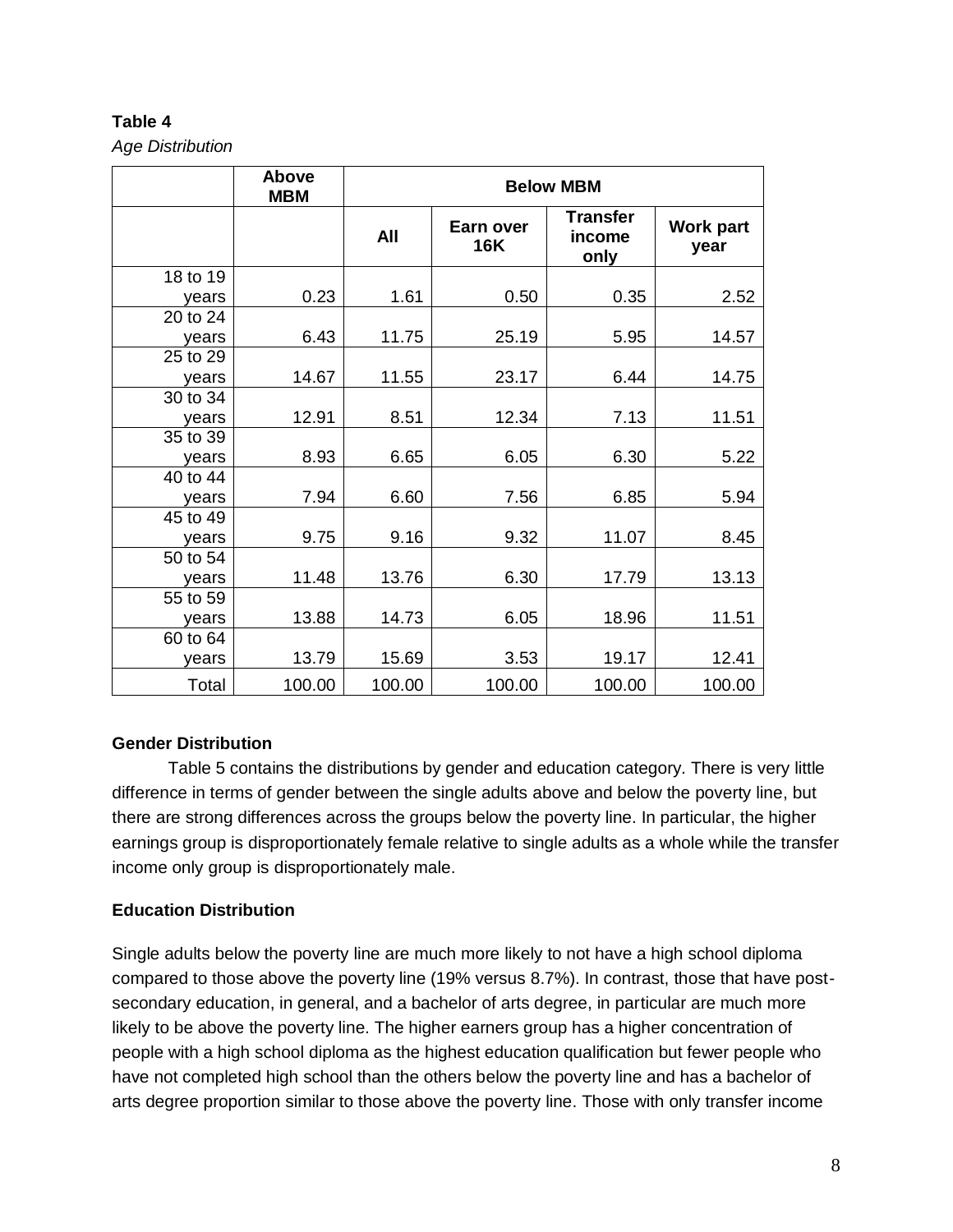*Gender and Education*

|                                                       | Above<br><b>MBM</b> | <b>Below MBM</b> |      |         |             |
|-------------------------------------------------------|---------------------|------------------|------|---------|-------------|
|                                                       |                     |                  |      | Transfe |             |
|                                                       |                     |                  | Earn | r       | <b>Work</b> |
|                                                       |                     |                  | over | income  | part        |
|                                                       |                     | All              | 16K  | only    | year        |
| Female                                                | 45.8                | 44.9             | 50.4 | 41.4    | 45.9        |
| <b>Education</b>                                      |                     |                  |      |         |             |
| No certificate, diploma, or degree                    | 8.7                 | 19.0             | 10.6 | 29.0    | 12.8        |
| Secondary (high) school diploma or equivalency        |                     |                  |      |         |             |
| certificate                                           | 29.0                | 34.5             | 38.0 | 33.2    | 34.4        |
| Trades certificate or diploma other than              |                     |                  |      |         |             |
| certificate of apprenticeship or certificate of       |                     |                  |      |         |             |
| qualification                                         | 4.0                 | 4.4              | 2.8  | 5.5     | 3.2         |
| Certificate of apprenticeship or certificate of       |                     |                  |      |         |             |
| qualification                                         | 6.0                 | 3.8              | 2.0  | 3.8     | 4.3         |
| Program of 3 months to less than 1 year               |                     |                  |      |         |             |
| (college, cégep and other non-university              |                     |                  |      |         |             |
| certificates or diplomas)                             | 5.9                 | 6.2              | 8.1  | 6.7     | 6.8         |
| Program of 1 to 2 years (college, cégep and           |                     |                  |      |         |             |
| other non-university certificates or diplomas)        | 10.9                | 7.9              | 4.5  | 7.8     | 7.7         |
| Program of more than 2 years (college, cégep          |                     |                  |      |         |             |
| and other non-university certificates or<br>diplomas) | 4.5                 | 3.5              | 3.8  | 3.3     | 3.4         |
| University certificate or diploma below bachelor      |                     |                  |      |         |             |
| level                                                 | 3.4                 | 3.1              | 4.8  | 1.9     | 3.1         |
|                                                       |                     |                  |      |         |             |
| Bachelor's degree                                     | 19.1                | 12.4             | 18.6 | 6.2     | 18.0        |
| University certificate or diploma above bachelor      |                     |                  |      |         |             |
| level                                                 | 1.5                 | 1.0              | 0.8  | 0.6     | 1.1         |
| Degree in medicine, dentistry, veterinary             |                     |                  |      |         |             |
| medicine, or optometry                                | 0.4                 | 0.1              | 0.0  | 0.0     | 0.4         |
| Master's degree                                       | 5.2                 | 2.9              | 4.3  | 1.3     | 3.8         |
| Earned doctorate                                      | 0.6                 | 0.4              | 0.3  | 0.3     | 0.4         |

are much more likely to have not completed high school. Almost two-thirds have at most a high school education. Recall, though, that this group also tends to be older and so helping them get more education is unlikely to be a viable approach at this point. It does, though, point to the advantages of getting more education earlier in life. The work-part-year group is much like those above the poverty line.

## **Other Characteristics**

Geographic location turns out to be a key difference among the groups below the poverty line. Two-thirds of the high earners group live in Greater Vancouver with another 12% in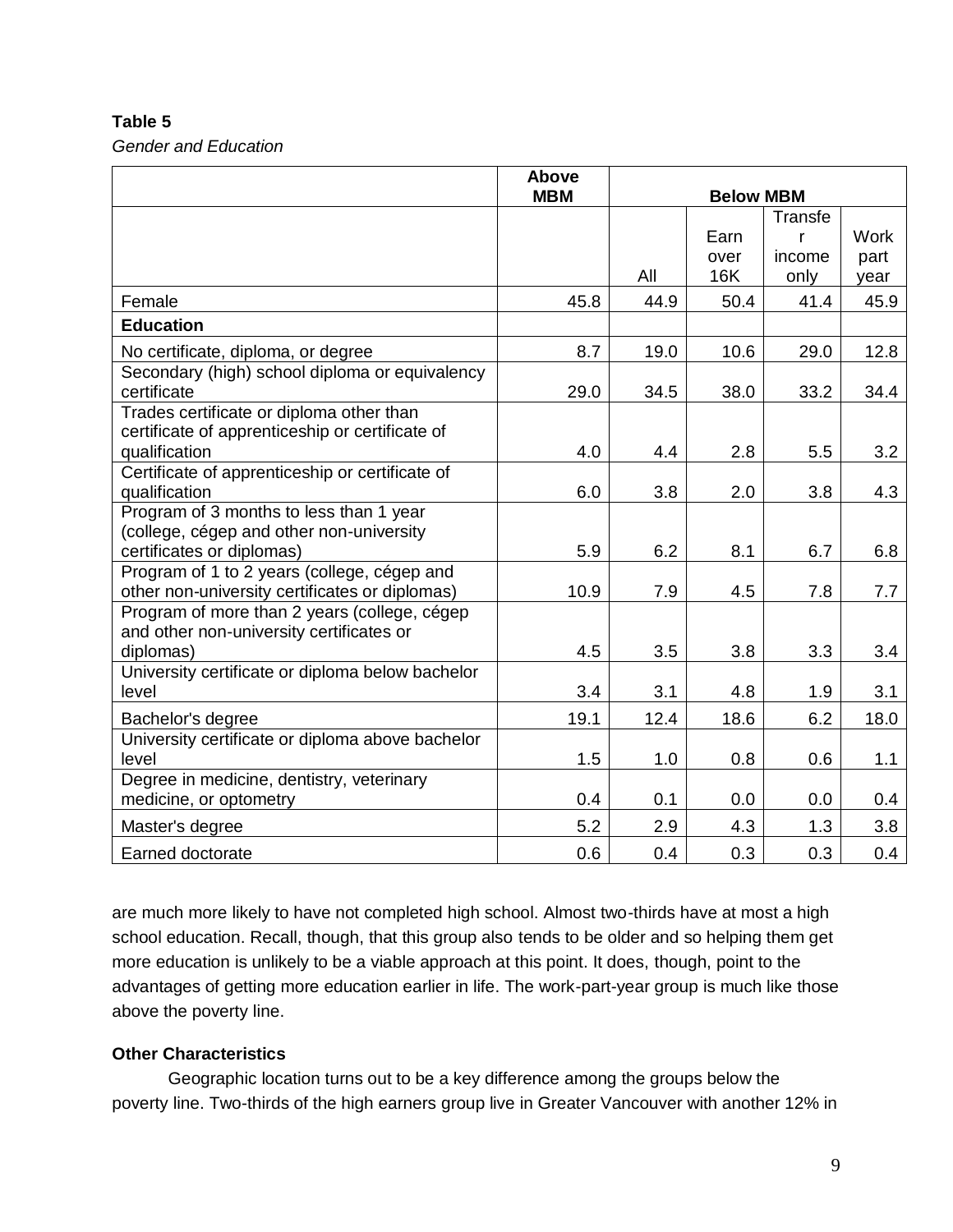Victoria and 14% living in smaller towns in the Interior, the North and the Island. In contrast, for those with only transfer income, 47% live in Greater Vancouver, 9% in Victoria, and 37% in the Interior, the North and on the Island.

For marital status, 13% of the high earners were divorced compared to 22% for the transfer-only income group; 77% of the high earners were never married while 64% of the transfer only income group fell in that category.

Interestingly, even among the high earners, 97% had at least some IA income in the year. For the transfer only group that was 100%, and 98% for the part-year working group. Among the latter group, 11% had EI income compared to 3% for the transfer income only group and 5% for the high earner group. Thus, reforms to EI would be most likely to help the part year working group.

Among the transfer income only group, 16% had CPP income which, given the ages we are examining, must mostly correspond to disability payments. In comparison, only 1.3% of the high earners and 9.7% for the part-year workers. This suggests that the transfer income only group has a sizable portion who are disabled since the CPP disability program makes up only part of the disabled population.

Those who work part of the year stand out in having mean self-employed income of \$1,400 compared to 0 for the people earning over \$16,000. Thus, an expansion of EI to include the self-employed would be particularly helpful for this group. Alternatively, an increase in the generosity of IA may bring more of them into greater contact with the IA system since they do not have employment insurance related to their self-employment earnings at the moment.

### **Overall Picture**

Taken together, these data patterns point to a characterization of the three main groups of single adults living below the poverty line as follows:

- 1. "High" earners (earnings over \$16,000): young people mainly in the Lower Mainland and Victoria. They are disproportionately female and are more likely to have completed high school than others below the poverty line. They tend to work much of the year, with 75% working 40 weeks or more and the vast majority of those working full-time hours per week. It is worth noting that they are predominantly in sales and service occupations, with 44% being in those occupations. Thus, these are low-wage, young women in sales and service occupations—the group with the most negative employment effects from the COVID pandemic.
- 2. Transfer income only: older males who disproportionately live not in the Lower Mainland or Victoria. They have lower education (with a particularly large proportion having not completed high school). Approximately three-quarters of them do not work in the year but another quarter reported they did work, with 8.8% of them reporting working 48 to 52 weeks in the year. It is not clear whether this corresponds to working under the table while in receipt of benefits. This group also has a high proportion with CPP income,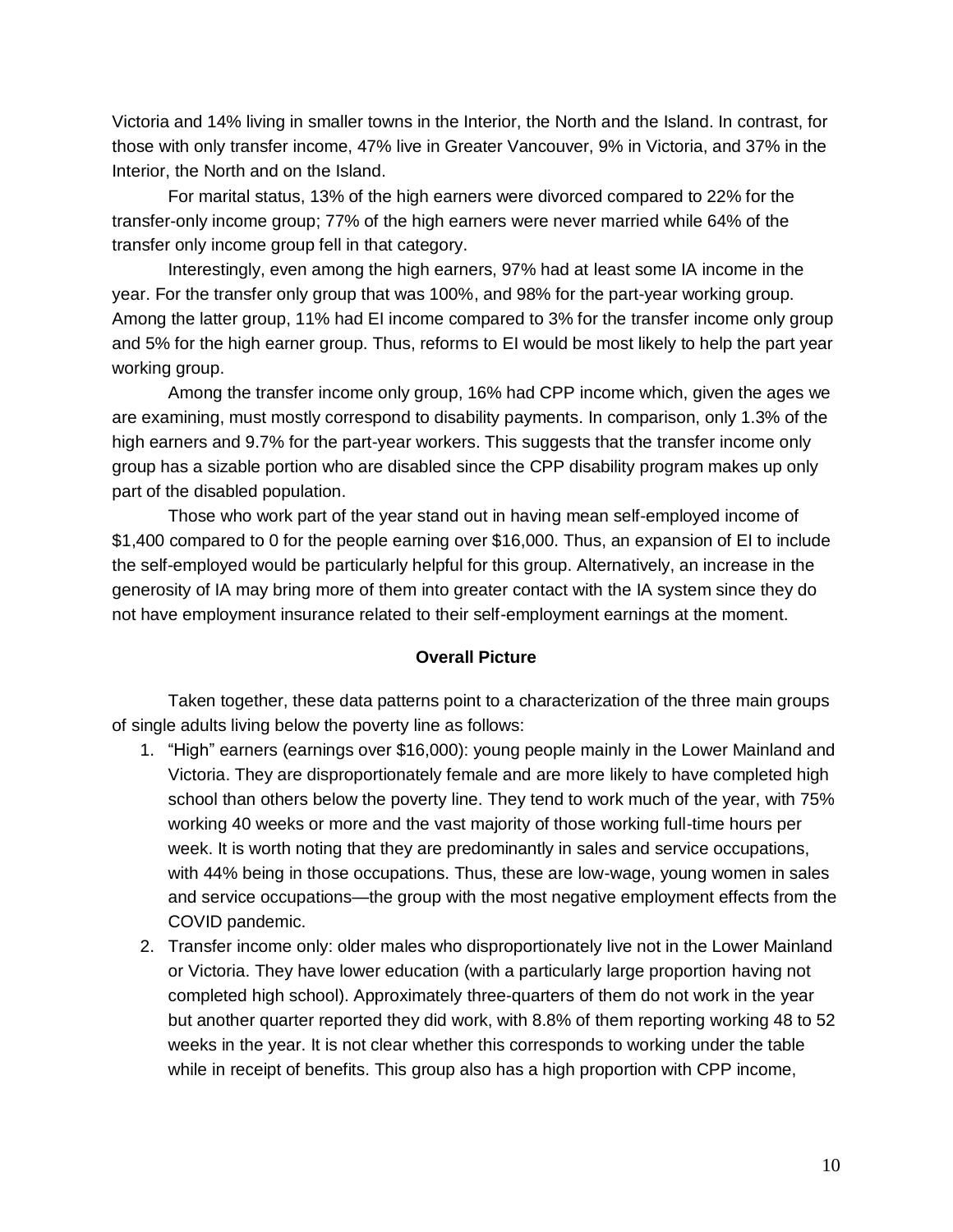suggesting that a considerable proportion are living with a disability and would be addressed by policy reforms related to that part of the system.

3. Worked up to half the year. This group is middling in terms of education, age distribution, and gender, though they have some concentration in the 20-to-24-year-old age group. They have more EI income than the other groups and also have somewhat high CPP benefits. Thus, they are likely a heterogeneous group some of whom would be aided by EI policy reform.